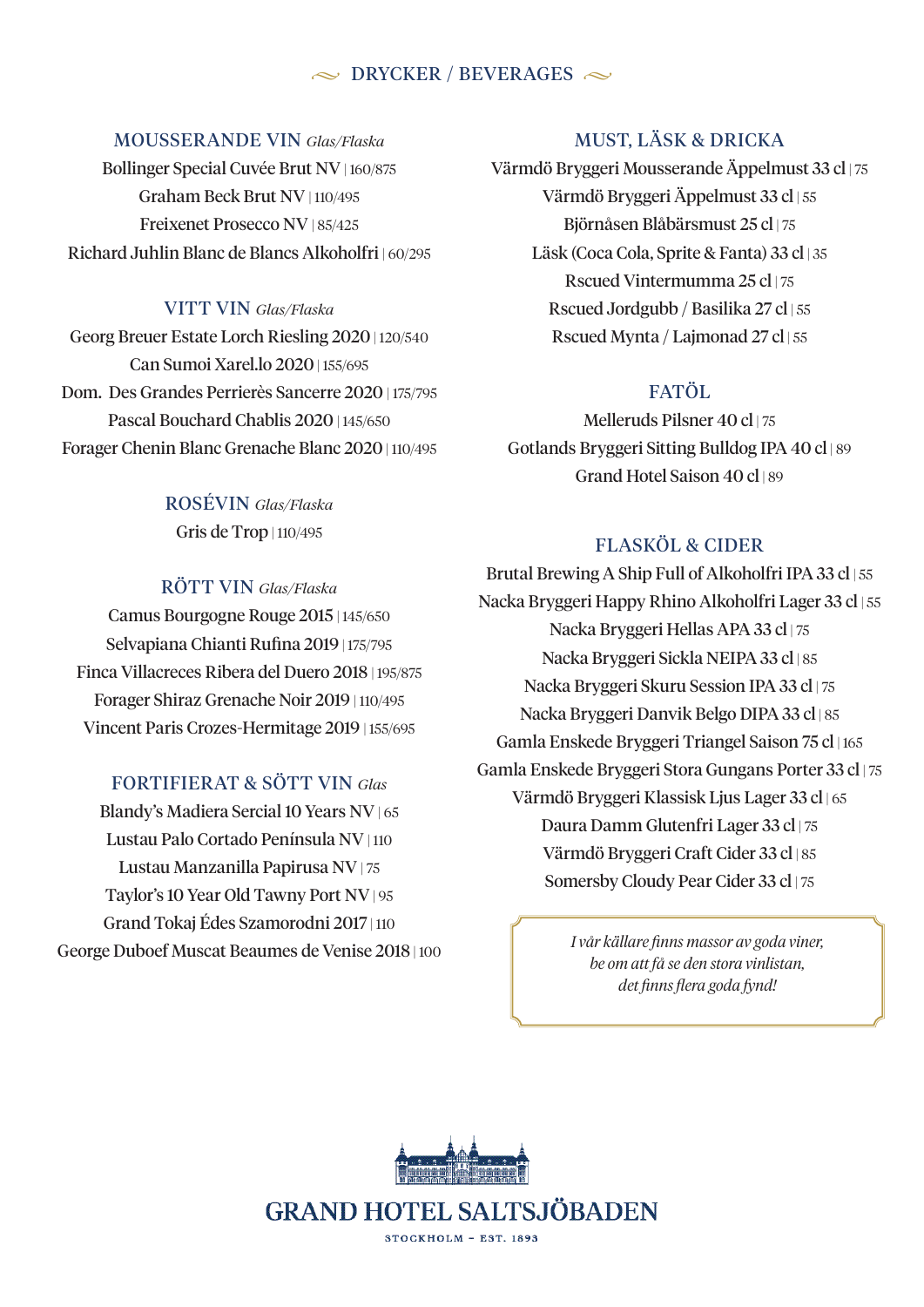

DAGENS MENY FRANSKA MATSALEN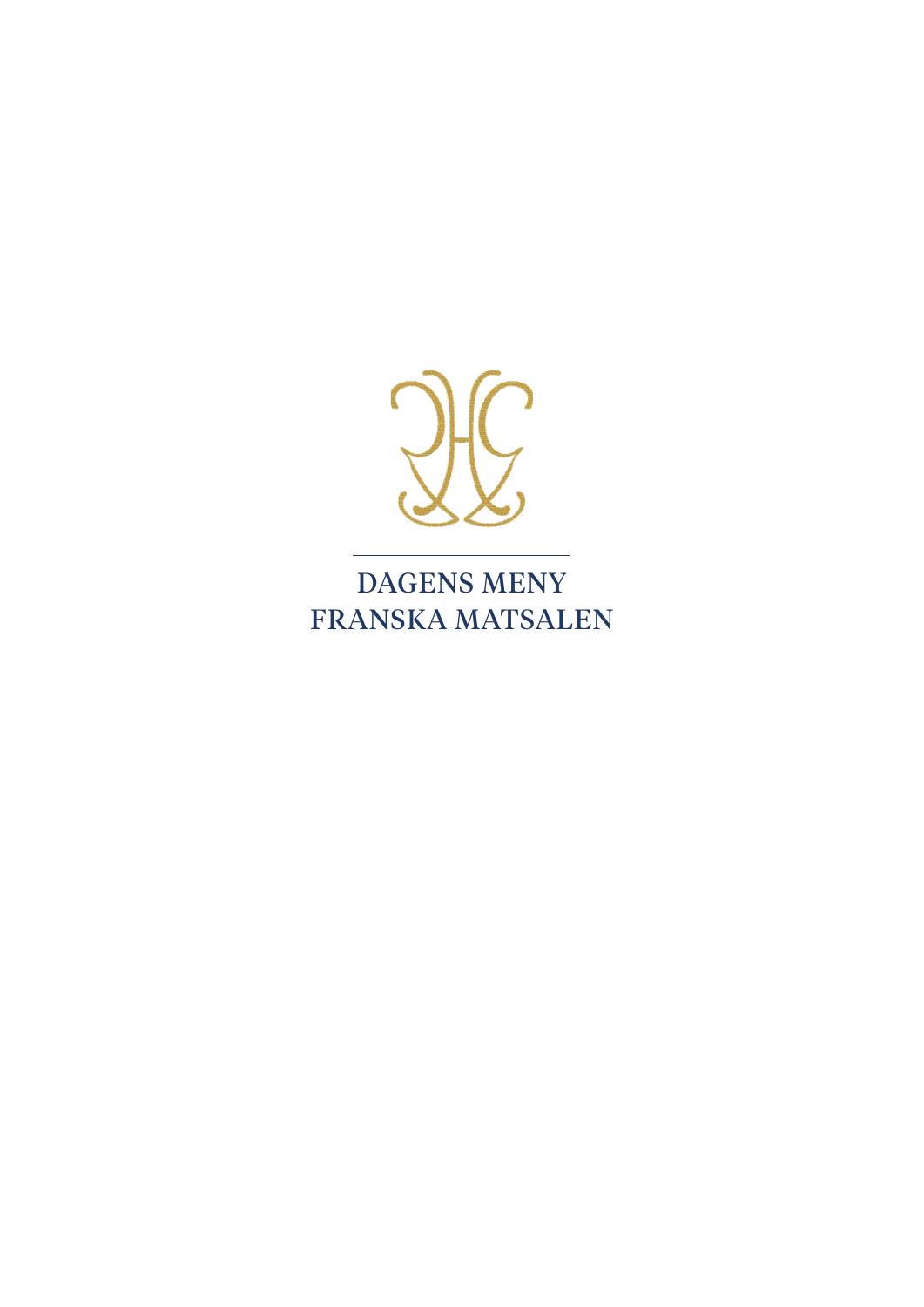# Veckans Plat du jour

Tisdag<br>Kalvschnitzel med sardellsmör, citron, rödvinssås och råstekt potatis *Veal schnitzel with anchovy butter, lemon, red wine sauce and fried potatoes*

Bakad portabello med rödbetor, kapris och bryntsmör serveras med färskpotatis *Baked portabello with beets, capers and browned butter served with new potatoes*

Onsdag Havets wallenbergare med bryntsmör, sockerärtor, citron och potatispuré *Wallenberger of the sea with browned butter, sugar peas, lemon and mashed potatoes*

Frasig svampbakelse med sockerärtor, lingon, bryntsmör och potatispuré *Crispy mushroom pastry with sugar peas, lingonberries, browned butter and mashed potatoes*

### Torsdag

Kycklingbröst med ratatouille, dragonkräm och rostad potatis *Chicken breast with ratatouille, tarragon cream and roasted potatoes*

Friterad tofu med ratatouille, dragonkräm och rostad potatis *Deep-fried tofu with ratatouille, tarragon cream and roasted potatoes*

Fredag Gravad lax med senapsolja, citron, krasse och dillstuvad potatis *Cured salmon with mustard oil, lemon, cress and dill stewed potatoes*

Vegetarisk lasagne med stragatella, rucola och pinjenötter *Vegetarian lasagna with stragatella, arugula and pine nuts*

LOTCLAG<br>Kalvstek med parmesankräm, bakad tomat, haricort verts och friterad färskpotatis

*Steak of Veal with parmesan cream, baked tomato, haricort verts and deep-fried new potatoes*

Polentakaka med parmesankräm, bakad tomat, haricort verts och friterad färskpotatis *Polenta cake with parmesan cream, baked tomato, haricort verts and deep-fried new potatoes*

## Sött avslut

#### Sockerkaka | 165

Sockerkaka på brynt smör och banan, maräng, vaniljsglass, passionsfrukt, salt kolasås och crumble *Sponge cake flavoured with browned butter and banana, with meringue, passion fruit, salted caramel sauce, vanilla ice cream and crumble*

### Grands praliner | 20/50

*Stjärnanis och solros Vit choklad med syrligt hallon och lakritssocker Solrospraline och ganache på brynt smör*

#### Macaron | 40/70

*Pistage och calamansi*

### VI ÄLSKAR CHAMPAGNE

#### Hoppas ni gör det med!

Bollinger Special Cuvée Brut | 160/875



#### FÖR BARNEN / FOR THE KIDS

Barn kan beställa valfri varmrätt på menyn som halvportion. *Children may order any main course on the menu as a half portion.*